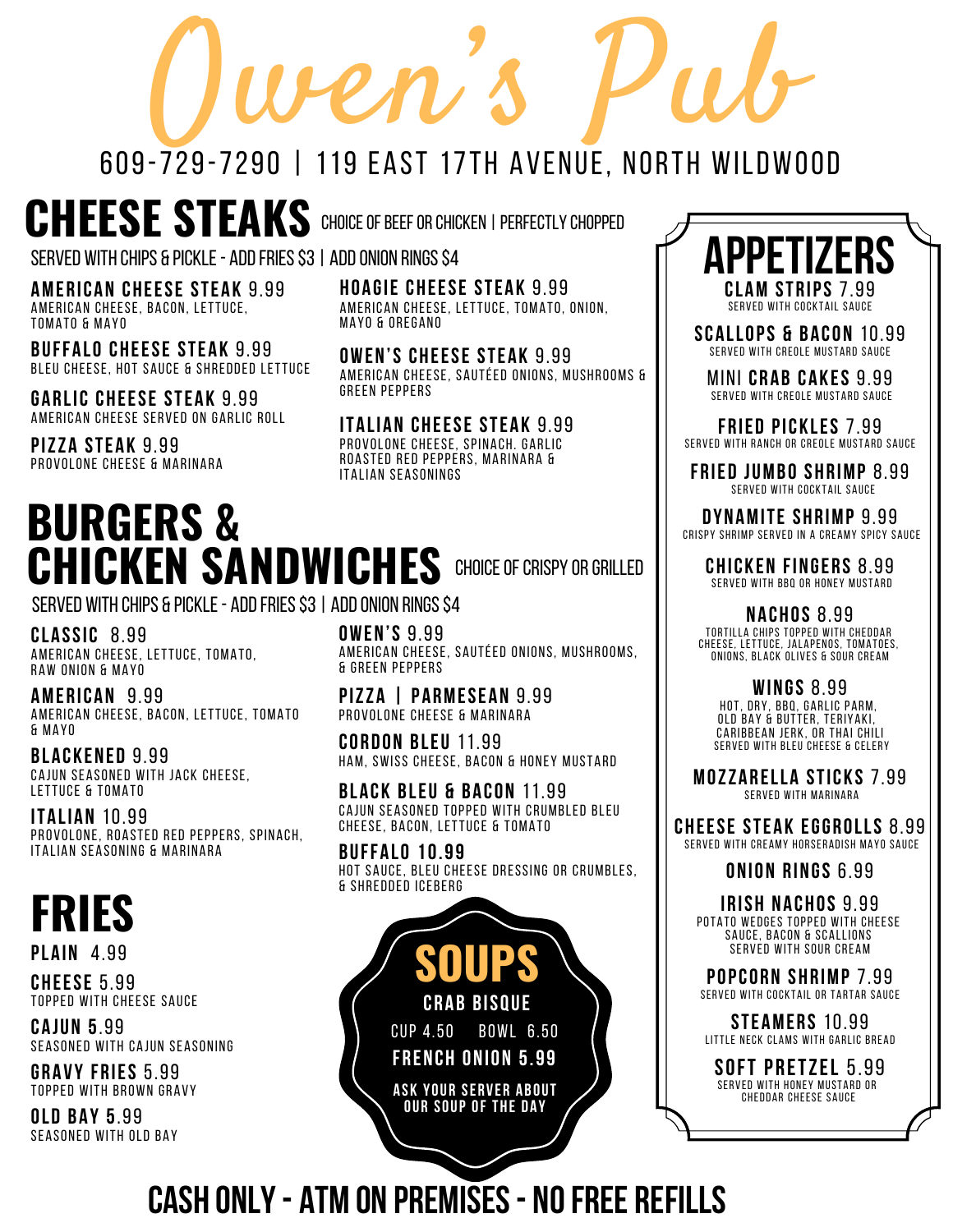# **SANDWICHES**

Served with Chips & Pickle ADD FRIES \$3 | ADD ONION RINGS \$4

**B.L.T.** 6.99 BACON, LETTUCE, TOMATO & MAYO ON YOUR CHOICE OF WHITE, WHEAT OR RYE TOAST

**GRILLED CHEESE** 4.99 SERVED ON YOUR CHOICE OF WHITE, WHEAT OR RYE BREAD **ADD BACON** 6.99

**TURKEY|HAM|TUNA SALAD SANDWICH** 7.99 WITH LETTUCE & TOMATO ON YOUR CHOICE OF WHITE, WHEAT OR RYE

**CLUB SANDWICH** 10.99 TURKEY, ROAST BEEF, TUNA, HAM, OR CHEESE BURGER SERVED ON WHITE, WHEAT OR RYE TOAST WITH BACON, LETTUCE, TOMATO & MAY0

**FRENCH DIP** 9.99 TOPPED WITH MELTED PROVOLONE CHEESE & SIDE OF AU JUS OR BROWN GRAVY ON A LONG ROLL

**CRAB CAKE** 11.99 HOMEMADE SERVED WITH LETTUCE, TOMATO & CREOLE MUSTARD SAUCE ON A CIABATTA ROLL

**FRIED FLOUNDER SANDWICH** 11.99 SERVED WITH LETTUCE, TOMATO & TARTAR SAUCE ON A CIABATTA ROLL

**TUNA MELT** 8.99 TUNA FISH TOPPED WITH MELTED AMERICAN CHEESE ON GRILLED RYE



**FLATBREAD PIZZA** 6.99 WITH MARINARA & SHREDDED MOZZERELLA

# **SALADS**

#### **GREEK SALAD** 13.99

SERVED OVER A MIX OF SPRING MIX & ROMAINE WITH ROASTED RED PEPPERS, BLACK OLIVES, FETA CHEESE, TOMATO & ONIONS WITH CAJUN SEASONED CHICKEN

#### **APPLE CRANBERRY NUT SALAD** 13.99

SERVED OVER A MIX OF SPRING MIX & ROMAINE WITH CRAN RAISINS, CRUMBLED BLEU CHEESE & SLICED ALMONDS WITH GRILLED OR BREADED CHICKEN

#### **BLT SALAD** 13.99

SERVED OVER A MIX OF SPRING MIX & ROMAINE WITH BACON, & TOMATO WITH GRILLED OR BREADED CHICKEN

#### **MANDARIN ORANGE SALAD** 13.99

SERVED OVER A MIX OF SPRING MIX & ROMAINE WITH FETA CHEESE, CHINESE NOODLES, & CRUMBLED BACON WITH GRILLED OR BREADED CHICKEN

#### **CAESAR SALAD** 13.99

SERVED OVER ROMAINE WITH PECORINO ROMANO CHEESE & CROUTONS TOSSED WITH CEASAR DRESSING WITH GRILLED OR BREADED CHICKEN

#### **HOUSE SALAD** 13.99

SERVED OVER A MIX OF SPRING MIX & ROMAINE WITH TOMATOES, CARROTS, ONIONS & CROUTONS WITH GRILLED OR BREADED CHICKEN OR TUNA SALAD

#### **BUFFALO CHICKEN SALAD** 13.99

SERVED OVER ROMAINE WITH GRILLED OR BREADED CHICKEN TOSSED WITH HOT SAUCE WITH CRUMBLED BLEU CHEESE & TOMATO SERVED WITH A SIDE OF BLEU CHEESE DRESSING

#### **DRESSING CHOICES** RANCH, BLEU CHEESE, CAESAR, HONEY MUSTARD,

BALSAMIC VINAGRETTE, RASPBERRY VINAIGRETTE, THOUSAND ISLAND, GARLIC PARMESAN OR OIL & VINEGAR

# **FLATBREADS**

**PLAIN** 6.99 WITH MARINARA & SHREDDED MOZZERELLA

**PEPPERONI** 7.50 WITH THINLY SLICED PEPPERONI

**ASK YOUR SERVER ABOUT OUR FLATBREAD OF THE DAY**

## **CASH ONLY- ATM ON PREMISES- NOFREE REFILLS**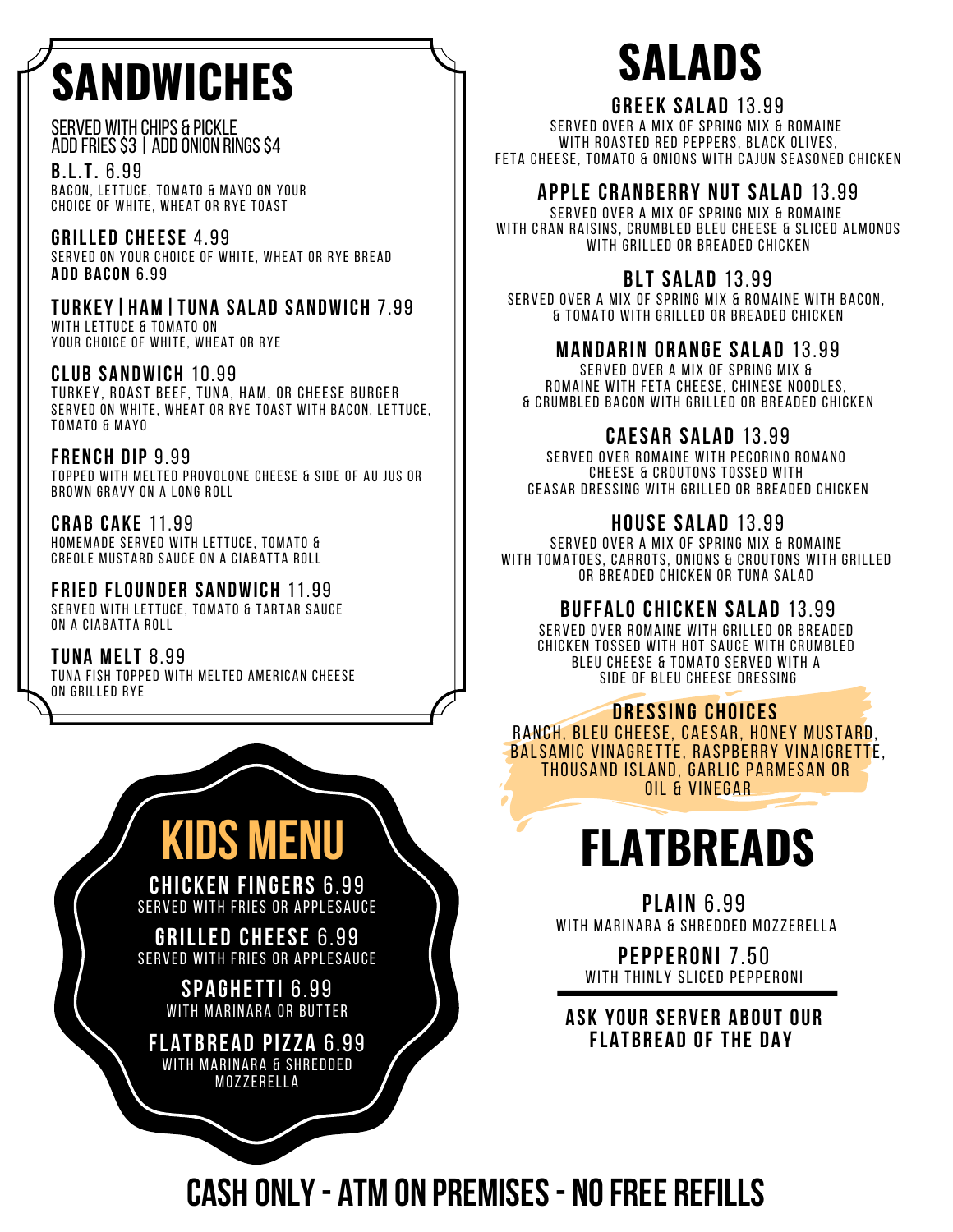# **DINNER ENTREES**

SERVED WITH SALAD & YOUR CHOICE OF TWO: POTATO OR VEG OF THE DAY, FRIES, SLAW, OR APPLESAUCE

**FRIED JUMBO SHRIMP** 16.99 PANKO BREADED & FRIED. SERVED WITH COCKTAIL OR TARTAR SAUCE

**CRAB CAKES** 17.99 HOMEMADE WITH FRESH LUMP CRAB MEAT & PANKO BREADED SERVED WITH CREOLE MUSTARD SAUCE

**FRIED FLOUNDER** 16.99 PANKO BREADED & FRIED. SERVED WITH COCKTAIL OR TARTAR SAUCE

**SALMON CREOLE** 17.99 BROILED OR BLACKENED TOPPED WITH ROASTED RED PEPPERS & CREOLE MUSTARD SAUCE

**FISH & CHIPS** 15.99 SERVED WITH HOMEMADE COLESLAW & POTATO WEDGES

**CHICKEN PARMESAN** 16.99 BREADED CHICKEN BREAST TOPPED WITH PROVOLONE CHEESE & MARINARA OVER PASTA. COMPLETE.

**MONTREAL ENCRUSTED SIRLOIN STEAK** 18.99

ROLLED IN KOSHER SALT, BLACK PEPPER, GARLIC & CRUSHED RED PEPPERS

### **BLACK & BLEU BACON SIRLOIN STEAK** 19.99

CAJUNED SEASONED & TOPPED WITH CRUMBLED BLEU CHEESE & BACON